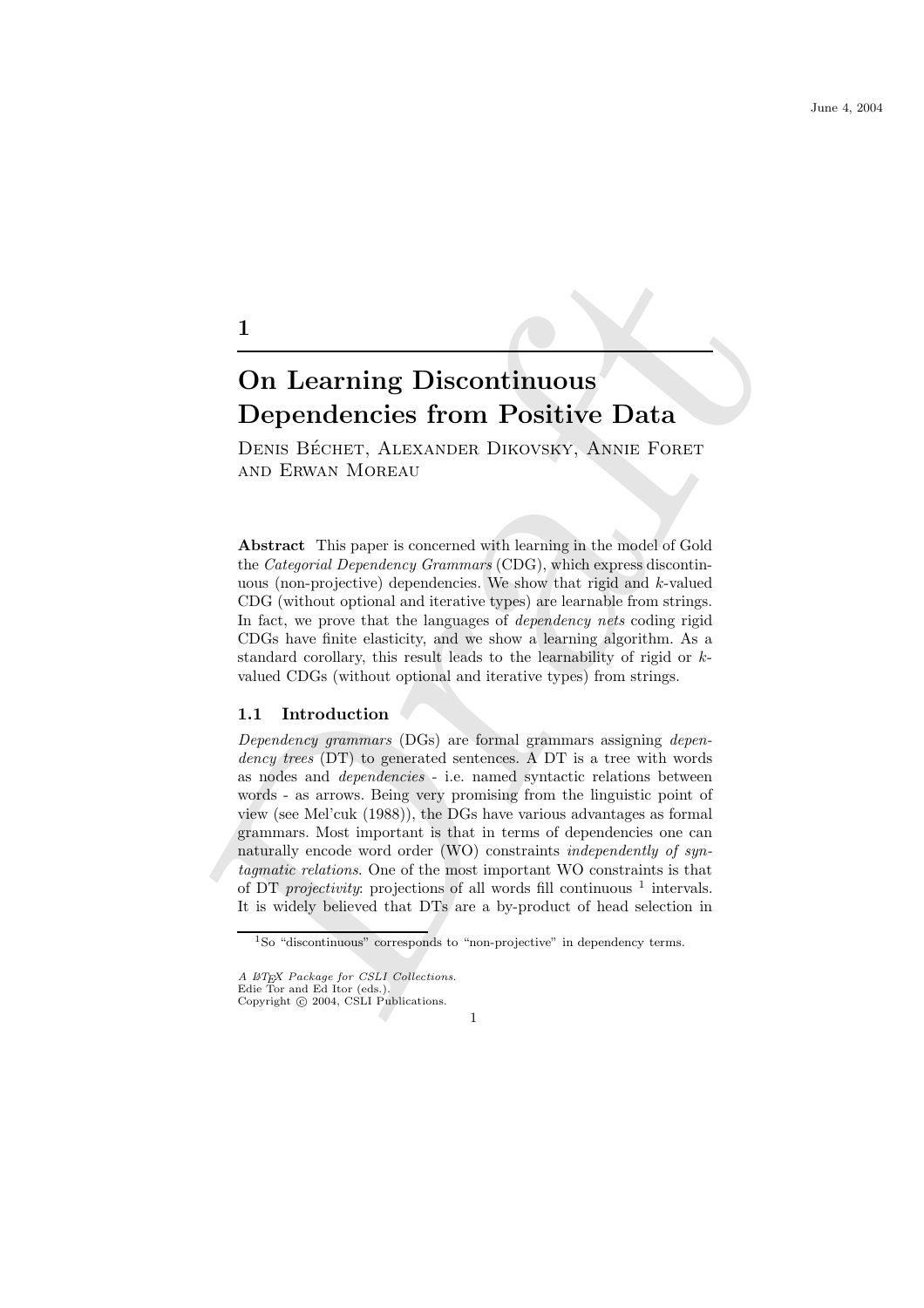2 / DENIS BÉCHET, ALEXANDER DIKOVSKY, ANNIE FORET AND ERWAN MOREAU

pertive case the difference between the two syntactic structures is denpthened by the DTs defined from heads are isomorphous to the DTs defined fired<br>by the syntactic functions corresponding chemicity dependency types)<br>ar constituents. This is evidently false for non-projective DTs because the projections of the heads are always continuous. But even in the projective case the difference between the two syntactic structures is deep. Even if sometimes the DTs defined from heads are isomorphous to the DTs defined directly, the syntactic functions corresponding to individual dependencies (i.e. the corresponding primitive dependency types) are different. The types of dependencies determine the distributivity of a word in a given lexico-grammatical class in a specific role (as the governor, as a subordinate, as the subject, as a direct object in the post-position, pronominalized or not, etc.). This is why, the number of primitive types is noticeably greater for dependency relations than for syntagmatic relations. The lexical ambiguity is greater for DGs, which is compensated by high self-descriptiveness of individual dependency types. This explains the differences in traditional analyses of the same constructions in syntagmatic terms (which are more or less based on X-bar syntax) and in dependency terms.

Many DGs are projective, i.e. define only projective DTs (cf. Gaifman (1961), Sleator and Temperley (1993), Lombardo and Lesmo (1996)). This property drastically lowers complexity of DGs. As it concerns symbolic learning, positive results are known exclusively for projective DGs: Moreau (2001), Besombes and Marion (2001), Bechet (2003). In this paper we obtain the first result of symbolic learnability of non-projective DGs from positive data. It holds for a reach class of DGs introduced recently in Dikovsky (2004). At the same time, we describe some cases of unlearnability from strings of such grammars with optional or iterative types.

### 1.2 Categorial Dependency Grammars

#### 1.2.1 Syntactic types

We extend the definition of types in Dikovsky  $(2004)$  to *repetitive* and optional types as follows. C will denote a finite set of elementary categories. Elementary categories may be iterated and become optional.  $\mathbf{C}^* =_{df} \{ C^* \mid C \in \mathbf{C} \}, \ \ \mathbf{C}^+ =_{df} \{ C^+ \mid C \in \mathbf{C} \}, \ \ \mathbf{C}^2 =_{df} \{ C^? \mid C \in \mathbf{C} \},$ will denote respectively the sets of *iterative*, *repetitive* and *optional* categories.  ${\bf C}^\omega{=}_{af} \: {\bf C}^* \cup {\bf C}^1 \cup {\bf C}^?$  . All categories in  ${\bf C}^\omega$  are neutral. Besides them there are polarized categories of one of four oriented polarities: left and right positive  $\setminus$ ,  $\nearrow$  and left and right negative  $\searrow$ ,  $\swarrow$  . For each polarity v, there is the unique "dual" polarity  $\check{v}: \check{\nwarrow} = \check{\swarrow}, \check{\swarrow} =$  $\langle \cdot, \cdot \rangle = \langle \cdot, \cdot \rangle = \langle \cdot \rangle$ . Intuitively, the positive categories can be seen as valencies of the outgoing distant dependencies of governors, and the negative categories as those of the incoming distant dependencies of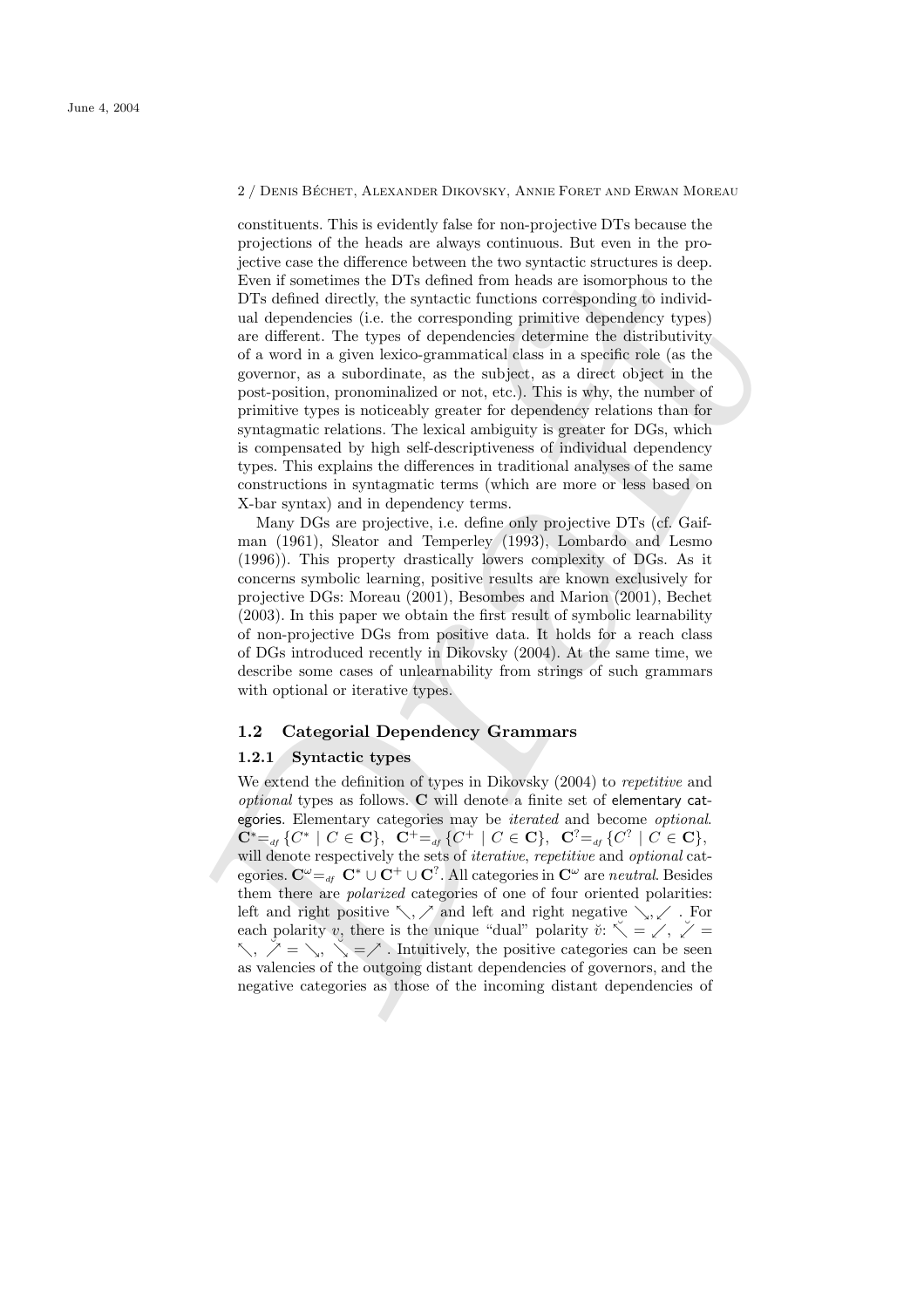subordinate words. So they correspond respectively to the beginnings and the ends of distant dependencies. For instance, the positive valency  $(\nwarrow pre-UPON-obj)$  marks the beginning of the distant dependency pre−UPON−obj of a transitive verb governing a left-dislocated object headed by the preposition 'UPON', whereas the end of this dependency: UPON is marked by the dual negative valency ( $\angle pre-UPON - obj$ ) (cf. upon what dependency theory we rely).

 $\angle C$ ,  $\diagdown C$ ,  $\diagdown C$  and  $\diagup C$  denote the corresponding sets of polarized distant dependency categories. For instance,  $\angle C = \{ (\angle C) | C \in \mathbb{C} \}$ is the set of *right positive* categories.  $V^+(\mathbf{C}) = \nearrow \mathbf{C} \cup \setminus \mathbf{C}$  is the set of positive distant dependency categories,  $V^-(\mathbf{C}) = \searrow \mathbf{C} \cup \swarrow \mathbf{C}$  is the set of those negative.

( $\sqrt{mc} = UP/ON - obj/m$  in<br>the line interaction by the desirate interaction of the definite method of<br>predicted by the prediction vertex that the definition of this dependency.<br>
UFON is marked by the dual negative valence ( $\sqrt{pc}$ Defining distant dependencies, it is sometimes necessary to express that the subordinate word is the first (last) in the sentence, in the clause, etc., or it immediately precedes (follows) some word. E.g., in French the negative dependency category  $\angle$  *clit–dobj* of a cliticized direct object must be anchored to the auxiliary verb or to the verb in a non-analytic form. For that we will use specially marked anchored negative categories:  $Anc(C) =_{df} \{ \#(\alpha) \mid \alpha \in V^{-}(C) \}$  - our name for negative categories whose position is determined relative to some other category - whereas the negative categories in  $V^-(\mathbf{C})$  will be called *loose*.

**Definition 1** The set  $Cat(C)$  of categories is the least set verifying the conditions:

- 1. C  $\cup V^-(C) \cup \text{Anc}(C) \subset \text{Cat}(C)$ .
- 2. For  $C \in Cat(\mathbf{C}), A_1 \in (\mathbf{C} \cup \mathbf{C}^{\omega} \cup Anc(\mathbf{C}) \cup \setminus \mathbf{C})$  and  $A_2 \in$  $(C \cup C^{\omega} \cup Anc(C) \cup \bigsetminus C)$ , the categories  $[A_1\setminus C]$  and  $[C/A_2]$  also belong to  $Cat(C)$ .

We suppose that the constructors  $\setminus$ , / are associative. So every complex category  $\alpha$  can be presented in the form:

$$
\alpha = [L_k \setminus \ldots L_1 \setminus C / R_1 \ldots / R_m].
$$

For instance,  $[\#(\angle \text{clit\_dobj})\subj\S/auxPP]$  is one of possible categories of an auxiliary verb, which defines it as the host word for a cliticized direct object, requires the local subject dependency on its left and, on its right, the local dependency  $auxPP$  with a subordinate.

#### 1.2.2 Grammar definition

**Definition 2** A categorial dependency grammar (CDG) is a system  $G =$  $(W, \mathbf{C}, S, \delta)$ , where W is a finite set of words,  $\mathbf{C}$  is a finite set of elementary categories containing the selected root category S, and  $\delta$  called lexicon - is a finite substitution on W such that  $\delta(a) \subset Cat(\mathbf{C})$ for each word  $a \in W$ .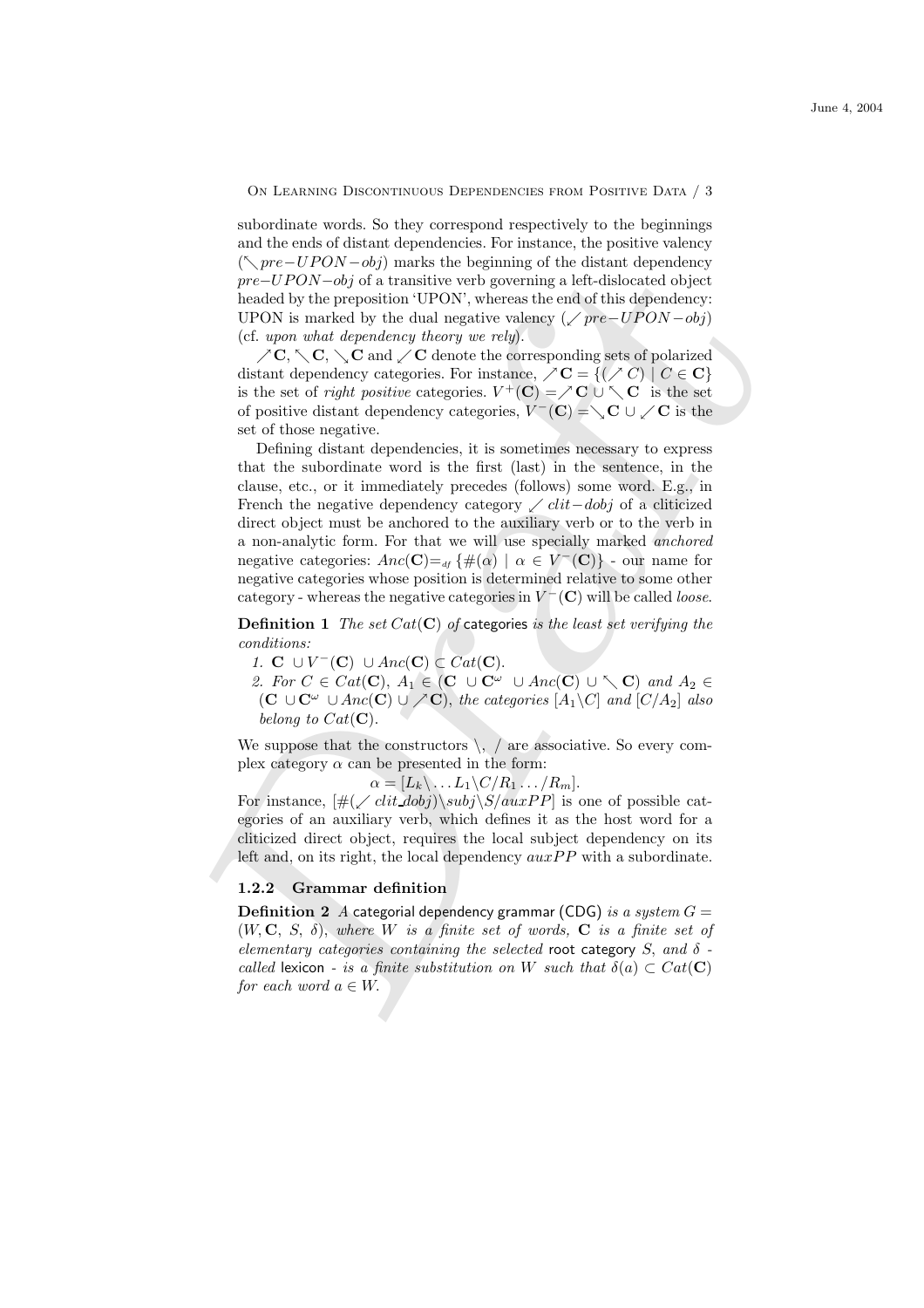ented by a CIV3 are defined using a provabing relation i- on structure of categories. The core part of this definition are the rules of polarized dependency valencies control. The ties behind these rules is that in order Now we will extend to new types the definitions of the language and DT language generated by a CDG. The language and DT language generated by a CDG are defined using a provability relation  $\vdash$  on strings of categories. The core part of this definition are the rules of polarized dependency valencies control. The idea behind these rules is that in order to establish a distant dependency between two words with dual dependency valencies, the negative valency must be *loose*. The anchored negative valencies can serve only to anchor a distant subordinate to a host word. As soon as the correct position of the subordinate is identified, its valency becomes loose and so available to the governor.

In the definition below we suppose that to each occurrence of a category  $\Gamma_1 C \Gamma_2$  corresponds a DT D of category C.  $r(D)$  denotes the root of D. For space reasons, we present only the rules for left constructors. The rules for right constructors are similar.

**Definition 3** Provability relation  $\vdash$ :

#### Local dependency rule:

**L.**  $\Gamma_1 C[C\setminus \alpha] \Gamma_2 \vdash \Gamma_1 \alpha \Gamma_2$ . If C is the category of  $D_1$  and  $[C\setminus \alpha]$  is that of  $D_2$ , then  $\alpha$  becomes the category of the new  $DT: D_1 \cup D_2$  $\cup$  { $r(D_1) \stackrel{C}{\longleftarrow} r(D_2)$  }.

 $\omega$ -dependency rules:

**I.**  $\Gamma_1 C[C^*\setminus \alpha] \Gamma_2 \vdash \Gamma_1 [C^*\setminus \alpha] \Gamma_2$ . If C is the category of  $D_1$  and  $[C^*\setminus\alpha]$  is that of  $D_2$ , then  $[C^*\setminus\alpha]$  in the consequence becomes the

category of the new  $DT: D_1 \cup D_2 \cup \{r(D_1) \stackrel{C}{\longleftarrow} r(D_2)\}.$ 

**R**.  $\Gamma_1 C[C^+\setminus \alpha] \Gamma_2 \vdash \Gamma_1 [C^*\setminus \alpha] \Gamma_2$ . If C is the category of  $D_1$  and  $[C^{\dagger}\backslash \alpha]$  is that of  $D_2$ , then  $[C^{\ast}\backslash \alpha]$  becomes the category of the new

 $DT: D_1 \cup D_2 \cup \{r(D_1) \stackrel{C}{\longleftarrow} r(D_2)\}.$ 

**O.**  $\Gamma_1 C[C^? \setminus \alpha] \Gamma_2 \vdash \Gamma_1 \alpha \Gamma_2$ . If C is the category of  $D_1$  and  $[C^? \setminus \alpha]$ is that of  $D_2$ , then  $\alpha$  in the consequence becomes the category of the

 $new\ DT: D_1 \cup D_2 \cup \{r(D_1) \stackrel{C}{\longleftarrow} r(D_2)\}.$ 

 $\Omega$ .  $\Gamma_1[C\backslash \alpha]\Gamma_2 \vdash \Gamma_1\alpha\Gamma_2$  for all  $C \in \mathbf{C}^* \cup \mathbf{C}^2$ .

### Anchored dependency rule:

**A.**  $\Gamma_1 \#(\alpha) [\#(\alpha) \setminus \beta] \Gamma_2 \vdash \Gamma_1 \alpha \beta \Gamma_2, \#(\alpha) \in \text{Anc}(\mathbf{C}).$ 

## Distant dependency rule:

**D.**  $\Gamma_1(\angle C)\Gamma_2[(\angle C)\setminus \alpha]\Gamma_3 \vdash \Gamma_1\Gamma_2\alpha\Gamma_3.$ 

The rule applies if there are no occurrences of subcategories  $\angle C$ ,  $\#(\swarrow C)$  and  $\searrow C$  in  $\Gamma_2$ . If  $\swarrow C$  is the category of  $D_1$  and  $[(\searrow C)\searrow a]$ is that of  $D_2$ , then  $\alpha$  becomes the category of the new  $DT : D_1 \cup$  $D_2 \cup \{r(D_1) \stackrel{C}{\longleftarrow} r(D_2)\}.$ 

<sup>2</sup>The DTs rest unchanged when no instruction.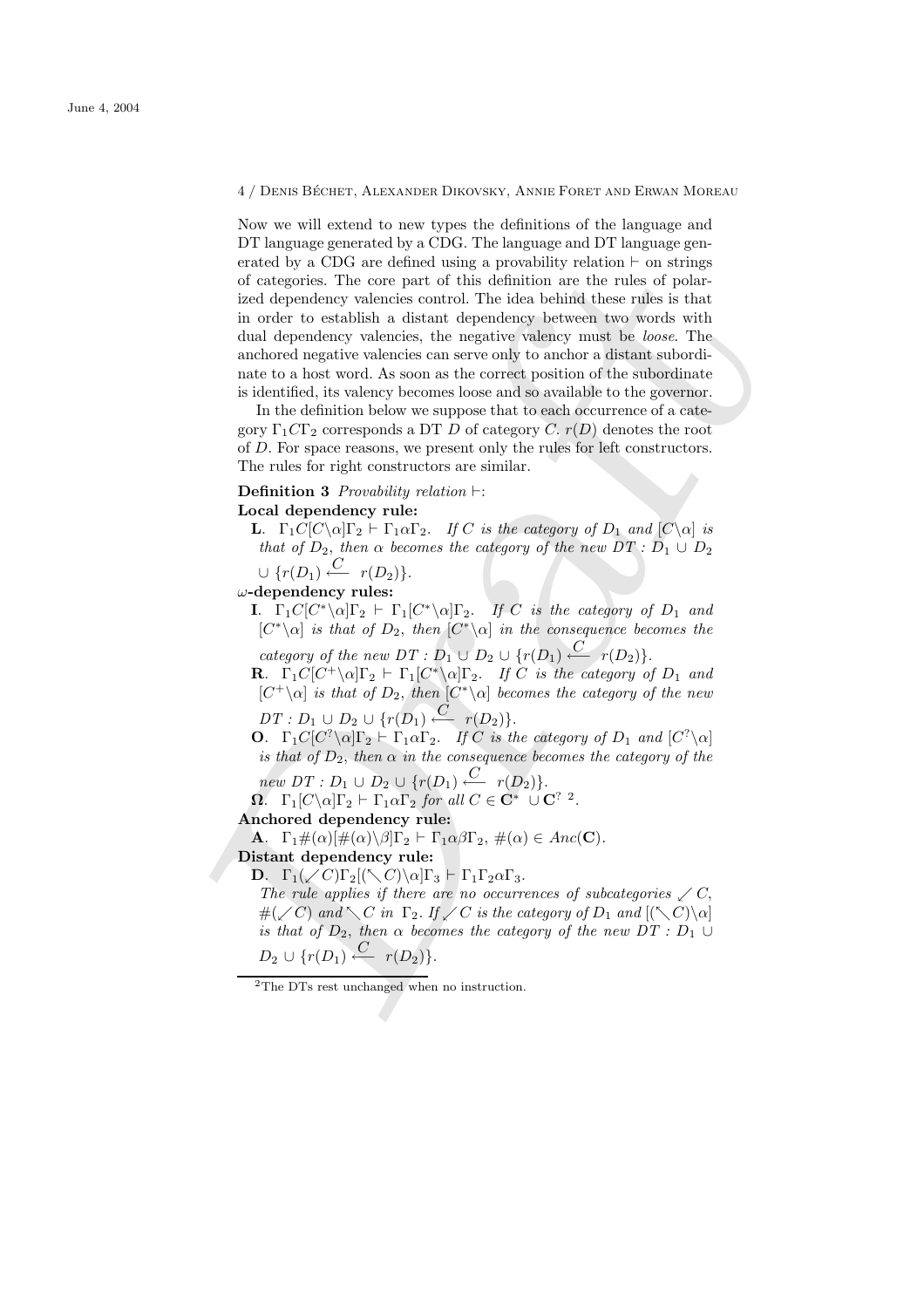$\vdash^*$  denotes the reflexive-transitive closure of  $\vdash$ .

**Definition 4** A DT D is assigned by a CDG  $G = (W, \mathbf{C}, S, \delta)$  to a sentence w (denoted  $G(D, w)$ ) if D is defined as DT of category S in a proof  $\Gamma \vdash^* S$  for some  $\Gamma \in \delta(w)$ .

The DT-language generated by G is the set of DTs  $\Delta(G) = \{D \mid \exists w \in$  $W^+$   $G(D, w)$ . The language generated by G is the set of sentences  $L(G) = \{w \in W^+ \mid \exists D \ G(D, w)\}.$ 





This movement is expressed using the following categories:

 $C_1 = [det\$ subj/attr−rel]  $\in \delta(person)$ ,  $C_2 = [\#(\sqrt{pre-TO-obj})/prep-wh] \in \delta(to),$  $C_3 = [subj\setminus\#(\swarrow pre-TO-obj)\setminus attr-rel/inf-obj] \in \delta(must),$  $C_4 = [(\sqrt{pre-TO-obj})\in \delta(refer),$  $C_5 = [subj\$ S/n-copul] \in \delta(is),  $det \in \delta(the), \, prep-wh \in \delta(whom), \, subj \in \delta(you), \, and \, n-copul \in$  $\delta(Smith)$ .

The following example cited from Dikovsky (2004) shows that CDGs can generate non-CF languages and are more expressive than dependency grammars generating projective DTs.

**Example 6** Let  $G_0 = (\{a, b, c, d_1, d_2, d_3\}, \mathbf{C}_0, S, \delta_0)$ , where  $\delta_0$  is defined by: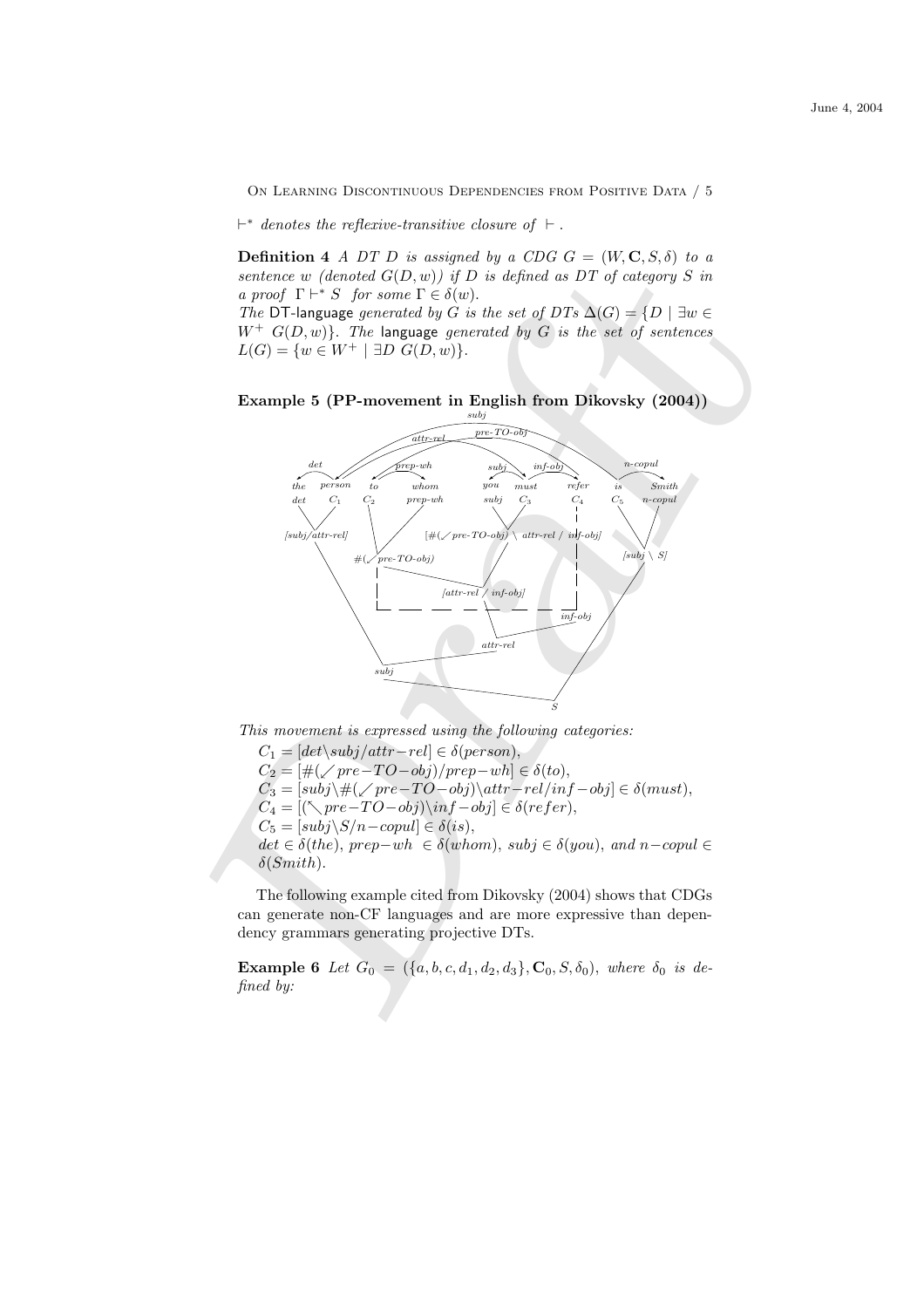6 / DENIS BÉCHET, ALEXANDER DIKOVSKY, ANNIE FORET AND ERWAN MOREAU



## 1.2.3 Language of (untyped) dependency nets

A CDG connects the words of a sentence by oriented edges that correspond to: local dependencies, anchored dependencies, discontinuous dependencies. Thus, the parsing of a sentence can be summarized by a dependency net built from nodes connected by dependencies.

Definition 7 An untyped node is a list of vertices called slots associated to a word. A node is an untyped node where each slot corresponds to the elementary categories of one category of the word.

Here is the node corresponding to  $[G_1 \backslash \cdots \backslash G_n \backslash F/D_m / \cdots / D_1]$ :



**Definition 8** An (untyped) dependency net is a list of (untyped) nodes connected by local  $(l)$ , anchored  $(a)$  and distant  $(d)$  dependencies that correspond to a parsing of the sentence.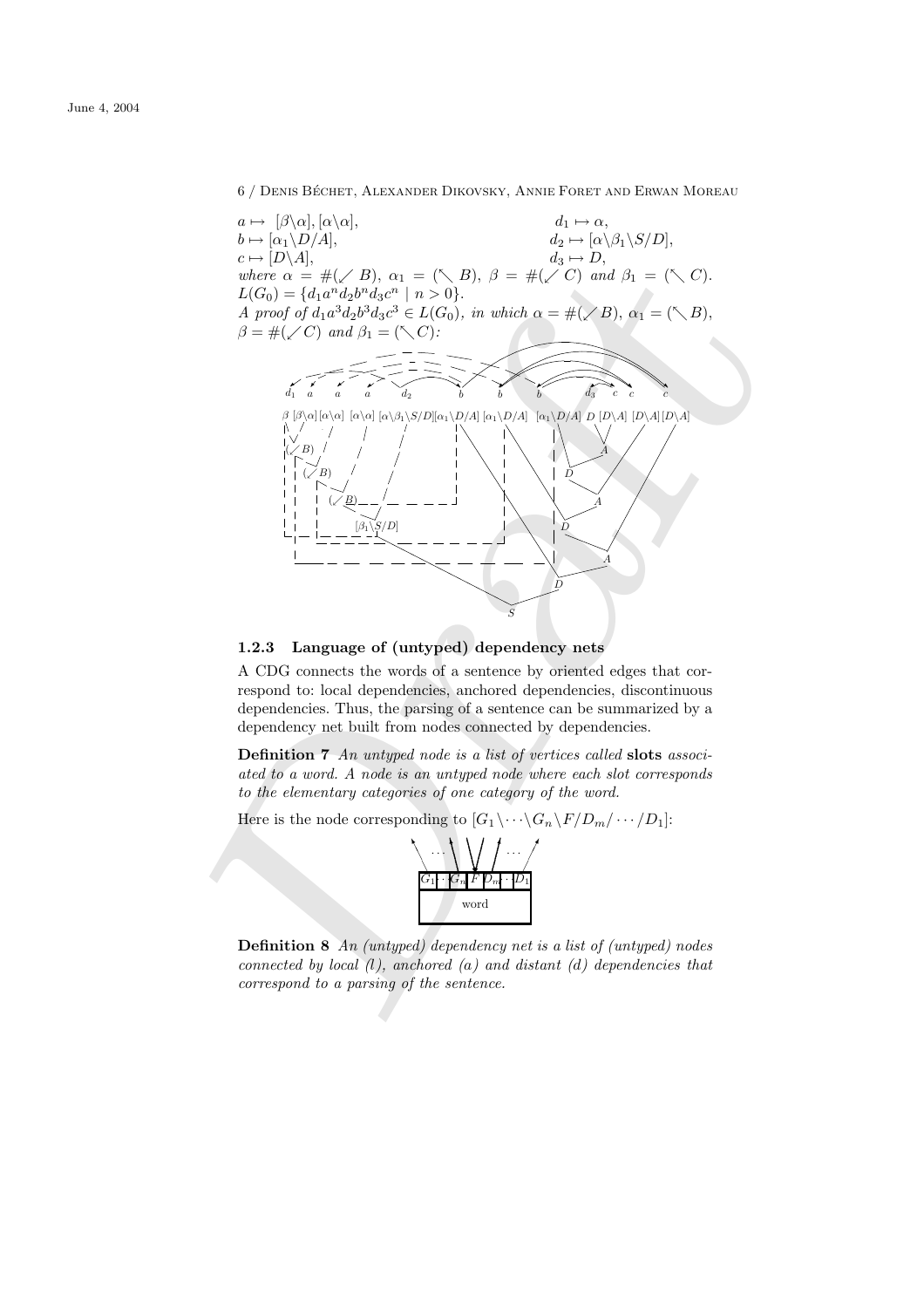

 $\begin{tabular}{|c||c|} \hline & the & & & & & & & \\ \hline & & & & & & & \\ \hline & & & & & & & \\ \hline & & & & & & & \\ \hline & & & & & & & \\ \hline & & & & & & & \\ \hline & & & & & & & \\ \hline & & & & & & & \\ \hline & & & & & & & \\ \hline & & & & & & & \\ \hline & & & & & & & \\ \hline & & & & & & & \\ \hline & & & & & & & \\ \hline & & & & & & & \\ \hline & & & & & & & \\ \hline & & & & & & & \\ \hline & & & & & & & \\ \hline & & & & & & & \\ \hline & & & & &$ One of the slots is not connected and serves as the main conclusion of the dependency net (i.e. the elementary category  $S$ ). It appears on the figure as an arrow without origin that ends on "is". The dependency tree (DT) corresponding to a dependency net is obtained by erasing anchored dependencies and adding categories on local and distant dependencies (categories appear on nodes in dependency nets and on edges in dependency trees).

**Definition 9** An (untyped) dependency net N is assigned by a CDG  $G$  if there exists a parsing of the list of words of  $N$  that corresponds to the (untyped) nodes and the dependencies of N.

The language of dependency nets of G, denoted  $N\mathcal{L}(G)$  is the set of dependency nets assigned by G.

The language of untyped dependency nets of  $G$ , denoted  $\mathcal{UNL}(G)$  is the set of untyped dependency nets assigned by G.

Definition 10 CDGs that associate at most k nodes to each symbol are called k-valued. 1-valued grammars are also called rigid.

#### 1.3 Learnability, finite elasticity and limit points

A class of grammars  $\mathcal G$  is learnable iff there exists a learning algorithm  $\phi$  from finite sets of words to G that converges, for any  $G \in \mathcal{G}$  and for any growing partial enumeration of  $\mathcal{L}(G)$ , to a grammar  $G' \in \mathcal{G}$  such that  $\mathcal{L}(G') = \mathcal{L}(G)$ .

Learnability and unlearnability properties have been widely studied from a theoretical point of view. A very useful property for our purpose is the finite elasticity property of a class of languages. This term was first introduced in Wright (1989), Motoki et al. (1991) and, in fact, it implies learnability. A very nice presentation of this notion can be found in Kanazawa (1998).

**Definition 11 (Finite Elasticity)** A class  $CL$  of languages has infinite elasticity iff  $\exists (e_i)_{i\in N}$  an infinite sequence of sentences,  $\exists (L_i)_{i\in N}$ an infinite sequence of languages of  $\mathcal{CL}$  such that  $\forall i \in N : e_i \notin L_i$  and  ${e_0, \ldots, e_{i-1}} \subseteq L_i$ . A class has finite elasticity iff it has not infinite elasticity.

Theorem 12 [Wright 1989] A class that is not learnable has infinite elasticity.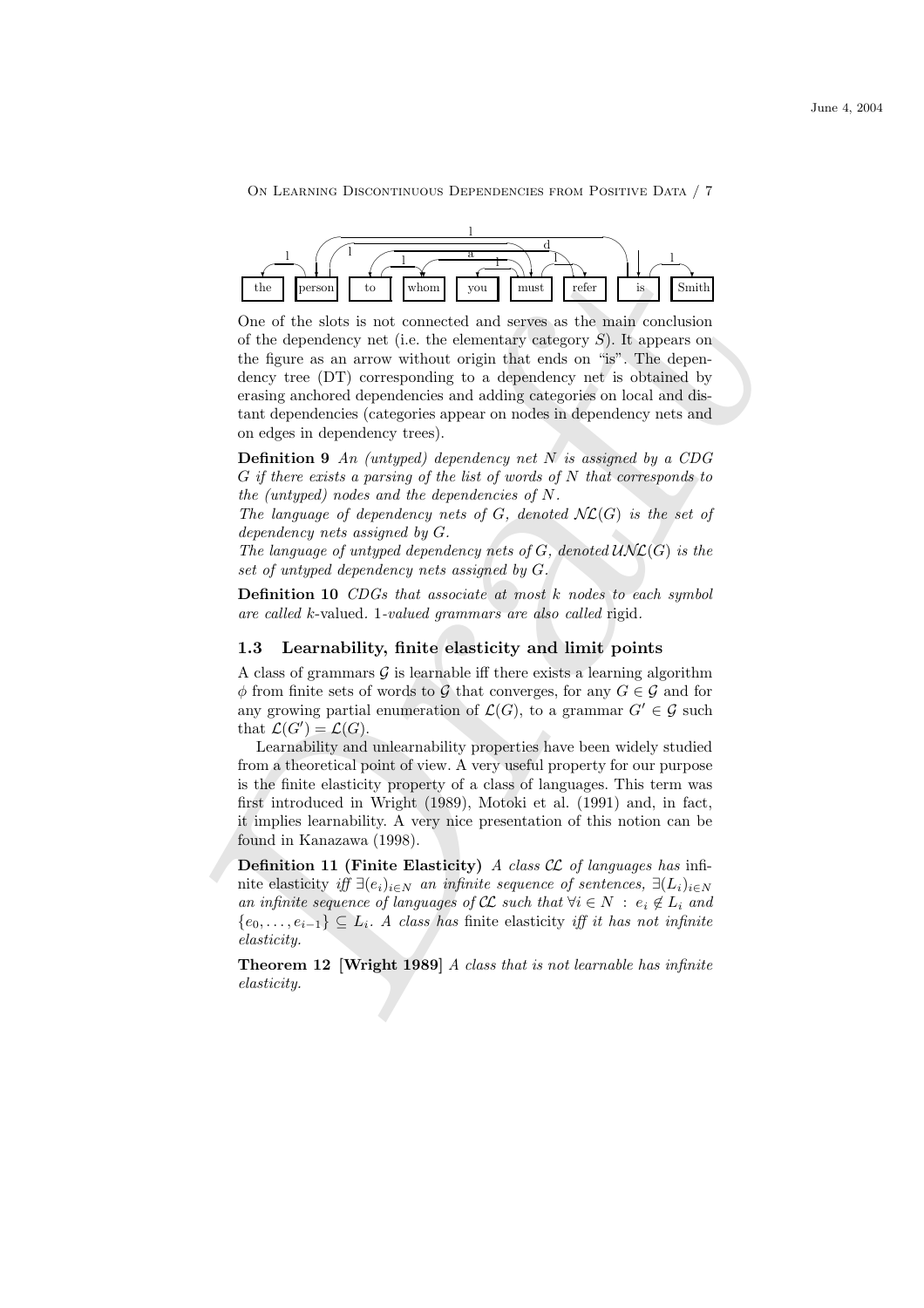8 / DENIS BÉCHET, ALEXANDER DIKOVSKY, ANNIE FORET AND ERWAN MOREAU

Corollary 13 A class that has finite elasticity is learnable.

Finite elasticity is a very nice property because it can be extended from a class to every class obtained by a *finite-valued relation*<sup>3</sup>. We use here a version of the theorem that has been proved in Kanazawa (1998) and is useful for various kinds of languages (strings, structures, nets) that can be described by lists of elements over some alphabets.

Theorem 14 [Kanazawa 1998] Let M be a class of languages over  $\Gamma$ that has finite elasticity, and let  $R \subseteq \Sigma^* \times \Gamma^*$  be a finite-valued relation. Then the class of languages  $\{R^{-1}[M] = \{s \in \Sigma^* \mid \exists u \in M \land (s, u) \in$  $R\mid M \in \mathcal{M}$  has finite elasticity.

**Definition 15 (Limit Points)** A class  $CL$  of languages has a limit point iff there exists an infinite sequence  $(L_n)_{n\in\mathbb{N}}$  of languages in  $\mathcal{CL}$ and a language  $L \in \mathcal{CL}$  such that:  $L_0 \subsetneq L_1 \subsetneq \cdots \subsetneq L_n \subsetneq \cdots$  and  $L =$  $\bigcup_{n\in N} L_n$  (L is a limit point of  $\mathcal{CL}$ ).

If the languages of the grammars in a class  $\mathcal G$  have a limit point then the class  $\mathcal G$  is unlearnable.<sup>4</sup>

# 1.4 Limit points for CDGs with optional or iterative categories

#### Limit point constructions.

**Definition 16**  $(G_n, G'_n, G_*, G'_*)$  Let S, A, B be three elementary categories. We define by induction:

from a closs to every closs obtained by a fraite-valued relation?. We use<br>between that the shown proved in Kanovaya (1998)<br>and is useful to various kinds been proved in Kanovaya (1998)<br>and is useful for various kinds of c  $C_0 = S$   $C'_0 = S$  $C'_{n+1} = (C'_n/A^2)$   $C'_{n+1} = (C'_n/A^*)/B^*$  $G_0 = \{a \mapsto A, c \mapsto C_0\}$   $G'_0 = \{a \mapsto A, b \mapsto B, c \mapsto C'_0\}$  $G_n = \{a \mapsto A, c \mapsto [C_n]\}$   $G'_n = \{a \mapsto A, b \mapsto B, c \mapsto [C'_n]\}$  $G_* = \{a \mapsto [A/A^?], c \mapsto [S/A^?]\}$   $G'_* = \{a \mapsto A, b \mapsto A, c \mapsto [S/A^*]\}$ 

These constructions yield two limit points as follows.

# Theorem 17 We have:

 $\mathcal{L}(G_n) = \{ca^k \mid k \leq n\}$  and  $\mathcal{L}(G_*) = c\{a\}^*$  $\mathcal{L}(G'_n) = \{c(b^*a^*)^k \mid k \leq n\}$  and  $\mathcal{L}(G'_*) = c\{b,a\}^*$ 

Corollary 18 They establish the non-learnability from strings for the underlying classes of (rigid) grammars : those allowing optional categories  $(A^?)$  and those allowing iterative categories  $(A^*)$ .

<sup>3</sup>A relation  $R \subseteq \Sigma^* \times \Gamma^*$  is finite-valued iff for every  $s \in \Sigma^*$ , there are at most finitely many  $u \in \overline{\Gamma}^*$  such that  $(s, u) \in R$ .

<sup>4</sup>This implies that the class has infinite elasticity.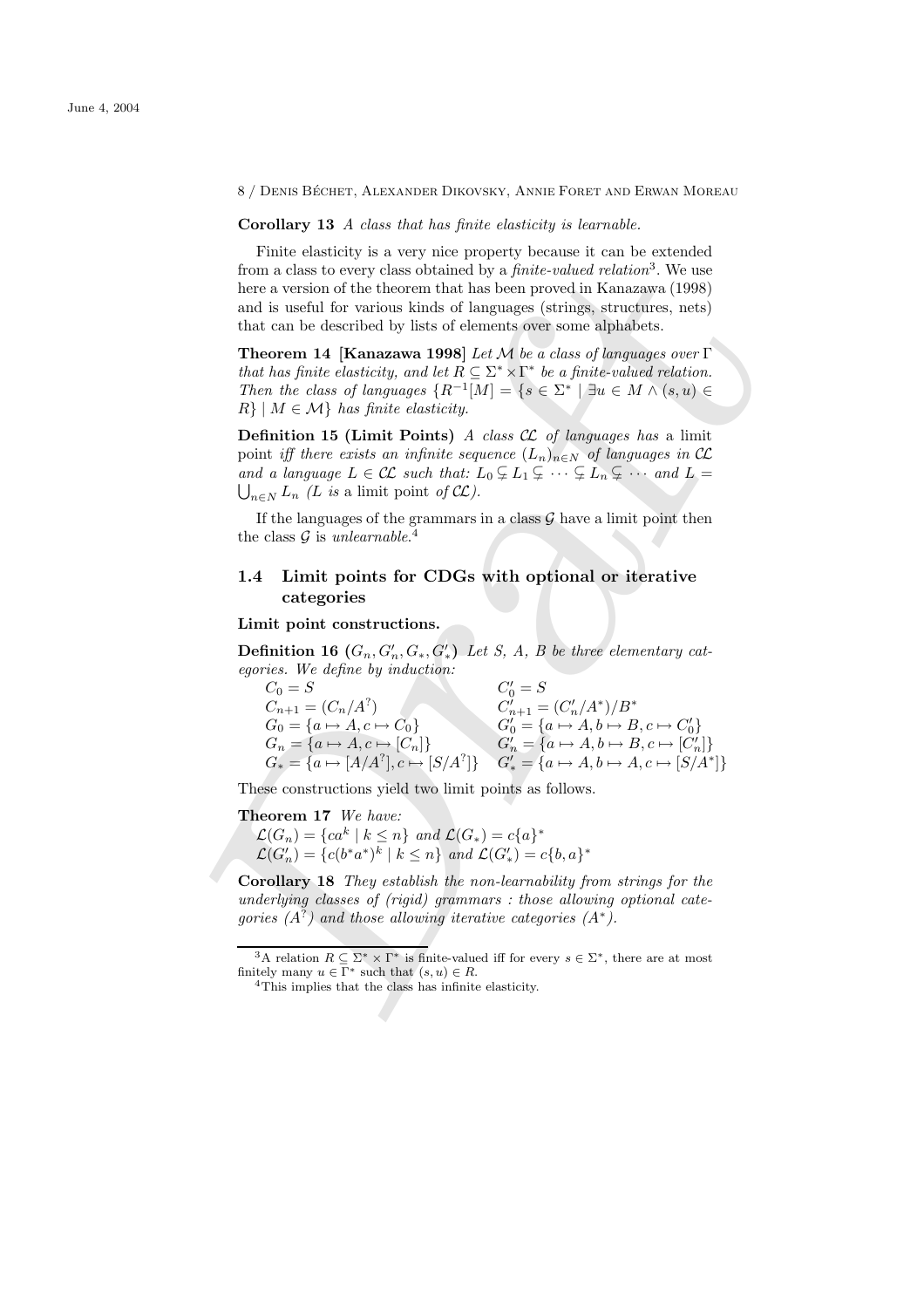**Proof for optional categories:** Only three rules apply to  $G_n, G_*$ in this case : L. (local dependency rule), O. and  $\Omega$ . ( $\omega$ -dependency rules). These rules enjoy the subformula property.

- $\mathcal{L}(G_0)$ : (1) it clearly contains c (of category S); (2) since no rule applies to the elementary categories  $\{A, S\}$ , it contains only c.
- $\mathcal{L}(G_n)$   $(n > 0)$ : we consider  $ca^k$  and denote by  $\Delta_{n,k}$  its category assigned by  $G_n$ . We have :

$$
\Delta_{n,0} = [C_n] = [S/\underbrace{A^2/\dots/A^2}_{n}]^{+*} S \text{ (by } \Omega \text{. rule, } n \text{ times})
$$

$$
\Delta_{n,k} = [S/\underbrace{A^2/\dots/A^2}_{n}] \underbrace{A\dots A}_{k} \vdash [S/\underbrace{A^2/\dots/A^2}_{n-1}] \underbrace{A\dots A}_{k-1} \text{ (if } k > 0,
$$

by O. rule)

rise). These miles with stibutural<br>  $\mathbf{r} \cdot \mathcal{L}(G_0)$  (1) it clearly optations  $\mathbf{r} \cdot (\mathbf{d} \cdot \mathbf{c})$ ;  $\mathcal{L}(G_0) \cdot (\mathbf{u})$  it clearly contains  $\mathbf{r} \cdot (\mathbf{d} \cdot \mathbf{c})$ ;  $\mathcal{L}(G_0) \cdot (\mathbf{u})$  of the demonstrary catego (1) By induction, for all  $k \leq n$ ,  $\Delta_{n,k} \vdash^{*} S$ , that is  $ca^{k} \in \mathcal{L}(G_n)$ when  $k \leq n$ . (2) Let us consider  $w \in \mathcal{L}(G_n)$  of a category  $\Delta$ . w cannot start with an a (a category A on the left of  $\Delta$  could not disappear, due to the use of right constructors only);  $w$  cannot contain several  $c$ , (no cancelation of  $S$  is possible since none occurs under a constructor); thus  $w = ca^k$  for some  $k \geq 0$ . If  $k > n$ , then after one step  $\Delta_{n,k}$  necessarily leads to  $\Delta_{n-1,k-1}$  or  $\Delta_{n-1,k}$  as above : by induction starting from the case  $\mathcal{L}(G_0)$   $k > n$  is thus not possible. Therefore,  $w = ca^k$  with  $k \leq n$ . Therefore,  $w = ca^k$  with  $k \leq n$ .<br>
•  $\mathcal{L}(G_*) : (1)$  it contains  $ca^k$  because of  $[S/A^?] \vdash S$ ,  $[S/A^?][A/A^?] \vdash$ 

 $[S/A^?]A \vdash S$  and

 $[S/A^?] \dots [A/A^?][A/A^?] \vdash [S/A^?] \dots [A/A^?]A \vdash [S/A^?] \dots A$ 

(2)  $w \in \mathcal{L}(G_*)$  has exactly one c (at least one to provide S, and no more as explained above); it cannot start with an a (otherwise a type part would rest before  $S$ ); therefore  $w = ca^k$ .

**Proof for iterative categories:** Only three rules apply to  $G'_n, G'_*$  : L. (local dependency rule), I. and  $\Omega$ . (ω-dependency rules),

- all of them enjoying the subformula property.<br>  $\mathcal{L}(G'_0)$ : (1) it clearly contains c (category S  $S<sub>0</sub>$  : (1) it clearly contains c (category S) and (2) only c since no rule applies to  $\{A, B, S\}.$
- rule applies to  $\{A, B, S\}$ .<br>
  $\mathcal{L}(G'_n)$   $(n > 0)$ . We have  $D'_n = C'_{n-1}/A^*$  and  $C'_n = D'_n/B^*$ . (1) For  $w \in \{c(b^*a^*)^k \mid k \leq n\}$ , we have  $w \in \mathcal{L}(G'_n)$  by :  $[C'_n]B\Delta \vdash [C'_n]\Delta$  and  $[D'_n]A\Delta \vdash [D'_n]\Delta$  (by **I**. rule) and  $[C'_n] \vdash$  $[D'_n] \vdash [C'_{n-1}]$  (by  $\Omega$ . rule)

(2) Let  $w' \in \mathcal{L}(G'_n)$ . As above for  $G_n$ , w' cannot start with an a or<br>a b (right constructors only); and w' cannot contain several c (no S a b (right constructors only); and  $w'$  cannot contain several c (no S under a constructor); thus  $w' = cw''$ , where  $w'' \in \{b, a\}^*$ .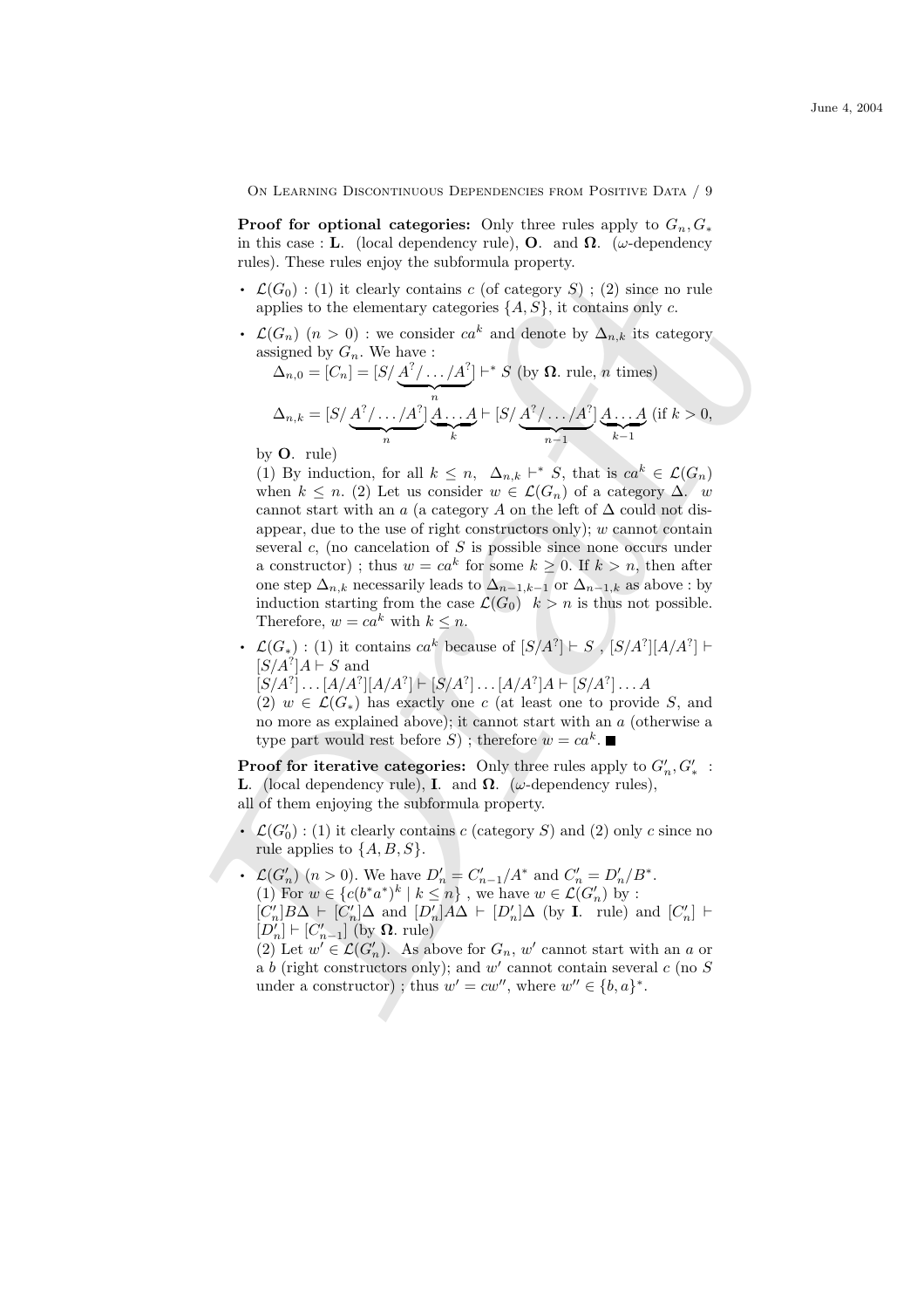$w' \in \{c(b^*a^*)^k \mid k \leq n\}$  follows by induction on n and on the length of types  $\Gamma$  words  $w \in \{b, a\}^*$  from the following assertion :

(i) if  $[C'_n]\Gamma \vdash S$ , then  $w \in \{(b^*a^*)^k \mid k \leq n\}$  and (ii) if  $[D'_{n+1}]\Gamma \vdash S$ then  $w \in \{a^*(b^*a^*)^k \mid k \leq n\}.$ 

For  $n = 0$ , (i) is clear from  $\mathcal{L}(G_0') = \{c\}$ . For (ii), if  $\Gamma = B\Gamma'$ , we get the first step with the only possibility of  $[D'_{n+1}]B\Gamma' \vdash [C'_{n}]B\Gamma'.$ For (ii), if  $\Gamma = A\Gamma'$ , we have two possibilities  $[D'_{n+1}]A\Gamma' \vdash [C'_{n}]A\Gamma'$ or  $[D'_{n+1}]A\Gamma' \vdash [D'_{n+1}]\Gamma'$ . For (i), if  $\Gamma = A\Gamma'$ , we get the first step with the only possibility of  $[C'_n]A\Gamma' \vdash [D'_n]A\Gamma'$ . For (i), if  $\Gamma = B\Gamma'$ , we have two possibilities  $[C'_n]B\Gamma' \vdash [D'_n]B\Gamma'$  or  $[C'_n]B\Gamma' \vdash [C'_n]\Gamma'.$ This implies (i), (ii) by induction on  $n$  or a shorter type. we have two possibilities  $[\cup_n]$  $\mathbf{L} + [\cup_n]$  $\mathbf{L}$  of  $[\cup_n]$  $\mathbf{L} + [\cup_n]$  $\mathbf{L}$ <br>This implies (i), (ii) by induction on *n* or a shorter type.<br>•  $\mathcal{L}(G')$  : (1) it clearly contains  $c\{b, a\}^*$  using  $[S/A^*]A\Delta \vdash S\Delta$ 

rule) and  $[S/A^*] \vdash S$  ( $\Omega$ . rule)

(2)  $w' \in \mathcal{L}(G')$  has exactly one c (at least one to provide S, and no more, as explained above for  $G_n$ ); it cannot start with a (otherwise a type part would rest before S). Therefore,  $w' \in c\{b, a\}^*$ .

# 1.5 Finite elasticity of rigid  $U/\mathcal{N}$

This section is concerned with languages of untyped dependency nets rather than grammars of strings. The following theorem is essential because it implies that the corresponding class of rigid CDG (without optional and iterative categories) has finite elasticity and thus is learnable from strings. This result can also be extended to the class of  $k$ -valued CDG for every  $k$ .

Theorem 19 Rigid CDGs define a class of languages of untyped dependency nets that has finite elasticity.

(1)  $W(G_1)^{11} \times 5$ , then  $w \in \{q^*(b^*a^*)^*\mid k \leq n\}$  and (ii) it  $|U_{n+1}|^{11} \cdot 5$ <br>
then  $w \in \{a^*(b^*a^*)^*\mid k \leq n\}$ . For  $\{0, -1, -1\}$ , we<br>
for  $n = 0$ , (ii) is clear from  $Z(G_0^*) = \{c\}$ , For  $(0), +1$   $\Gamma = BY$ , we<br>
get the f Proof: We use a result of Shinohara Shinohara (1990, 1991) that proves that formal systems that have finite thickness have also finite elasticity. In Shinohara (1991) this result is applied to length-bounded elementary formal system with at most k rules and also to context sensitive languages that are definable by at most  $k$  rules. Formal systems in Shinohara (1991) describe not only languages of strings but also languages of terms. They can be applied to typed or untyped dependency nets which can be seen as well-bracketed strings (each dependency is associated to an opening and a closing (typed) bracket). For the class of rigid untyped dependency net grammars, a sketch of proof is as follows:

- 1. **Definition.** A CDG  $G_1 = (W_1, \mathbf{C}, S, \delta_1)$  is *included* in a CDG  $G_2 = (W_2, \mathbf{C}, S, \delta_2)$  (notation  $G_1 \subseteq G_2$ ) iff  $W_1 \subseteq W_2$  and  $\forall x \in$  $W_1, \, \delta_1(x) \subseteq \delta_2(x)$ .
- 2. Definition and lemma. The mapping  $\mathcal{UNL}$  from CDG to untyped dependency net languages is monotonic: if  $G_1 \subseteq G_2$  then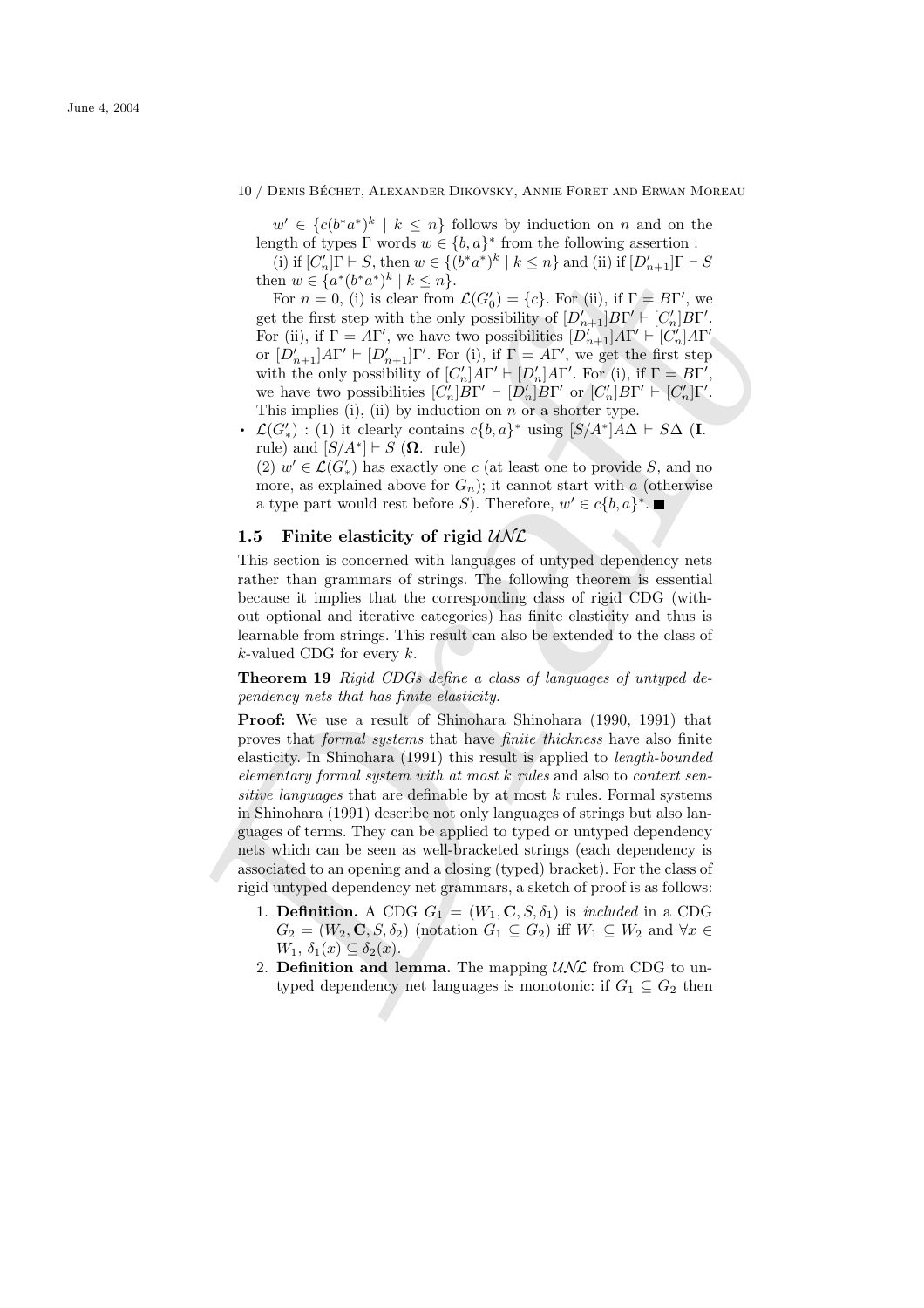$\mathcal{U}\mathcal{N}\mathcal{L}(G_1) \subseteq \mathcal{U}\mathcal{N}\mathcal{L}(G_2).$ 

- 3. **Definition.** A grammar  $G$  is reduced with respect to a set  $X$  of untyped dependency nets iff  $X \subseteq \mathcal{UNL}(G)$  and for each grammar  $G' \subseteq G, X \nsubseteq \mathcal{UNL}(G')$ . Intuitively, a grammar that is reduced with respect to  $X$  covers all the structures of  $X$  and has no redundant expressions.
- why heat dependency nots if  $X \subseteq U\times U \cup U$  and for each granumar that is reduced<br>of  $G' \subseteq G$ ,  $X \not\subseteq U\times U \cup U$ . Intuitively, a granumar that is reduced<br>with respect to X covers all the structures of X and bas no re-<br>dundant ex 4. **Lemma.** For each finite set  $X \subseteq \mathcal{UNL}(G)$ , there is a finite set of rigid untyped dependency net languages that correspond to the grammars that are reduced with respect to  $X$ . This is the main part of the proof. In fact, if a rigid untyped dependency net grammar  $G = (W, \mathbf{C}, S, \delta)$  using types  $T_p$  is reduced with respect to X then each word that does not appear in one of the untyped dependency net of X must be associated through  $\delta$  to the empty set. All other words must be associated to exactly one type of  $Tp$ (the grammar is rigid). The left and right numbers of slots are given by the occurrences of the word in the untyped dependency nets and they must be the same for all the occurrences because the language we try to learn corresponds to a rigid untyped dependency net grammar. If the sum of the left and right arities of each word in X is bound by m, and if n is the number of words that appear in  $X$ , the number of equivalent grammars<sup>5</sup> is bound by the number of partitions of a set of  $n \times m$  elements.
	- 5. Definition. Monotonicity and the previous property define a system that has bounded finite thickness.
	- 6. Theorem. Shinohara proves in Shinohara (1991) that a formal system that has bounded finite thickness has finite elasticity.
	- 7. Corollary. Rigid untyped dependency net languages have finite elasticity.

# A learning algorithm for rigid untyped dependency net grammars

The learning algorithm is based on Buszkowski's original algorithm for rigid (classical) categorial grammars Buszkowski and Penn (1989). Since a rigid grammar G assigns only one type to each word,  $X \subseteq$  $\mathcal{UNL}(G)$  implies that all occurrences of a word w appearing in X must be used with the same type  $t \in T_p$ . Thus G is reduced with respect to X if it simply contains no useless word.

The algorithm  $\phi_1$  takes an input sequence  $\mathbf{s} = N_1, \ldots, N_l$  of untyped dependency nets and returns a CDG that corresponds to the smallest

 ${}^{5}$ Equivalent grammars are grammars that are associated to the same language. A sufficient condition is the existence of a bijective relation between the primitive types of both grammars.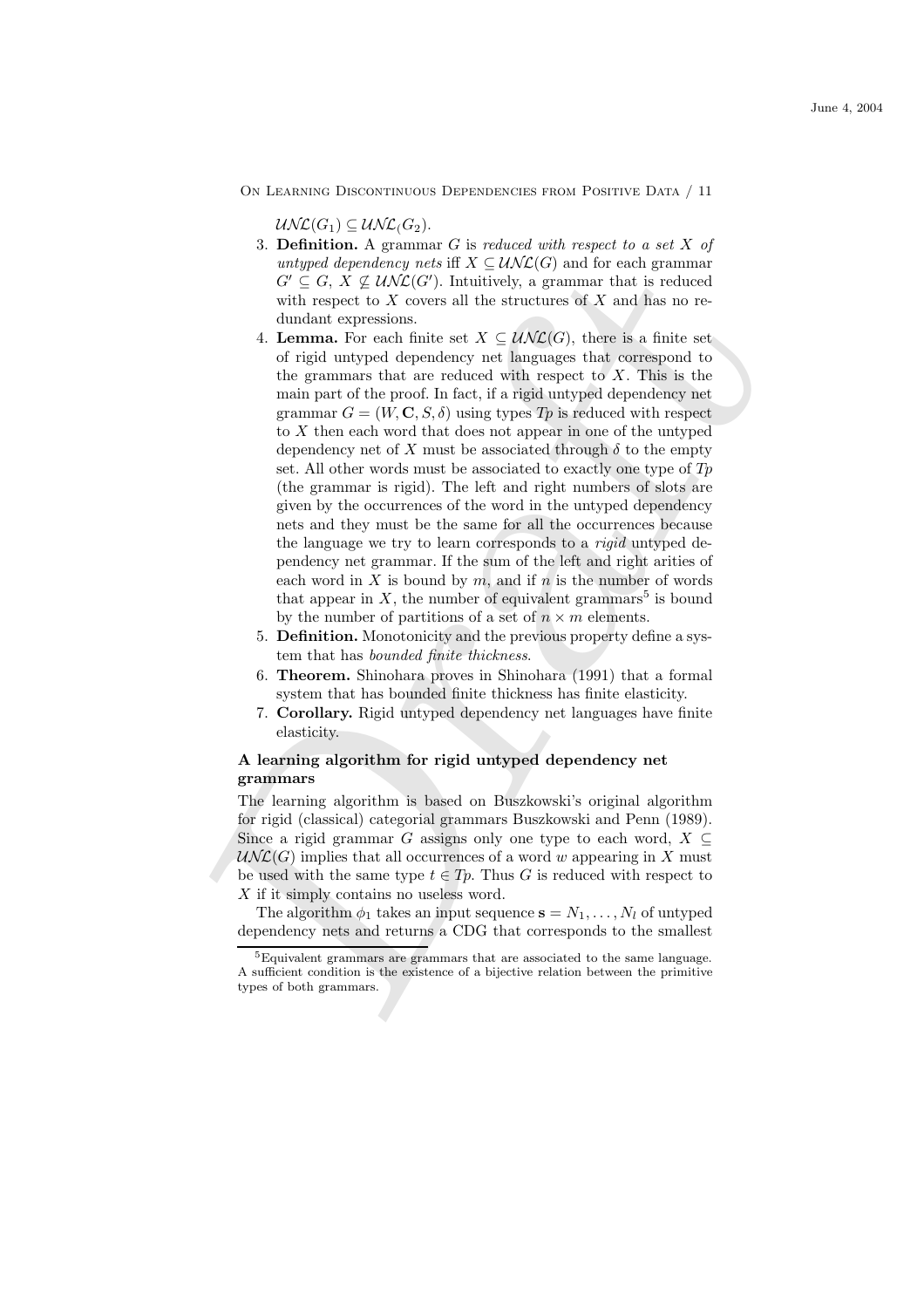rigid untyped dependency net language compatible with s. It returns a failure if the sequence corresponds to no rigid untyped dependency net language<sup>6</sup>. Here is the algorithm  $\phi_1$ :

- 1. For each word  $w$ , collect in  $s$  its occurrences together with its left and right arities. Fail if a word is used with different arities.
- 2. With each word w in s, associate  $n + m + 1$  variables corresponding to its n left argument categories, its  $m$  right argument categories and its head type:  $X_{-n}^w, \ldots, X_{-1}^w, X_0^w, X_1^w, \ldots, X_m^w$  ( $X_0^w$ ) corresponding to the head type).
- 3. Infer from s the equality constraints for the variables corresponding to the beginnings and the ends of the same dependencies. Respect the orientation: for each word  $w$  and each of its argument category, the corresponding dependency must be oriented from w to a word with the corresponding head type. Return a failure if this condition is not fulfilled.
- 4. Resolve the resulting equality system and associate an elementary category with each variables' equivalence class  $\overline{X_i^w}$ .
- 5. Return the CDG  $G_s$  such that for each word w in s with associated variables  $X_{-n}^w, \ldots, X_{-1}^w, X_0^w, X_1^w, \ldots, X_m^w$ , the lexicon of  $G_s$ assigns to w the category  $\left[\overline{Y}_{-n}^w\right\rangle_{-n}\ldots\setminus_{-2}\overline{Y}_{-1}^w, \setminus_{-1}\overline{Y_0^w}/_1\overline{Y_1^w}/_2\ldots$  $\sqrt{m} \overline{Y_m^w}$ , in which:<br>  $\cdot Y_i^w$  is  $X_i^w$  if the

 $\zeta_i^w$  is  $X_i^w$  if the corresponding dependency is local and everywhere in s there is exactly one incoming / outgoing dependency in this slot. Besides this,  $\setminus_i$  is  $\setminus$  if  $i \neq 0$  (respectively,  $\setminus_i$  is  $\setminus$  in the case of right argument). in this stot. Besides this,  $\chi_i$  is  $\chi_i$  if  $i \neq 0$  (respectively,  $\chi_i$  is  $\chi_i$  in the case of right argument).<br>
• Otherwise,  $Y_i^w = (X_i^w)^2$  if there is at most one outgoing de-

is my<br>anguage." Here is the algorithm of : i.e. For each word w, collect in s its occurrences together with its left<br>and right carities. Fall if a word is used vith different frities.<br>2. With each word w in s, associate pendency in this slot and at least one net with no outgoing dependency in this slot in **s**, or  $Y_i^w = (X_i^w)^*$  if there is a net with several outgoing dependencies and at least one net with no outgoing dependency in this slot, or finally,  $Y_i^w = (X_i^w)^+$  if there is always more than one outgoing dependency and there is at least one net with several outgoing dependencies in this slot. Besides this,  $\setminus_i$  is  $\setminus$  (respectively, /<sub>i</sub> is /).<br>  $\cdot Y_i^w$  is  $\#(\mathcal{X}_i^w)$  (resp.  $\#(\setminus X_i^w)$ )

 $W_i^w$  is  $\#(\swarrow X_i^w)$  (resp.  $\#(\searrow X_i^w)$ ) if the left (respectively, right) slot is the end of an anchored dependency. If  $\sum_i$  is  $\#(\sqrt{X_i})$  (resp.  $\#(\sqrt{X_i})$ ) if the left (respectively, right)<br>slot is the end of an anchored dependency.<br> $\cdot Y_i^w$  is  $\sum X_i^w$  (respectively,  $\nearrow X_i^w$ ) if the left (respectively, right)

 $\bullet$   $I_i$  is  $\setminus$   $\Lambda_i$  (respectively,  $\setminus$   $\Lambda_i$ ) if the left<br>slot is the beginning of a distant dependency.<br> $\bullet$  $Y_i^w$  is  $\setminus$   $X_i^w$  (respectively,  $\setminus$   $X_i^w$ ) if the slot

 $W_i^w$  is  $\swarrow X_i^w$  (respectively,  $\searrow X_i^w$ ) if the slot is the end of a left (respectively, right) loose distant dependency.

<sup>6</sup> I.e. when this sequence is not included in at least one of the rigid untyped dependency net languages.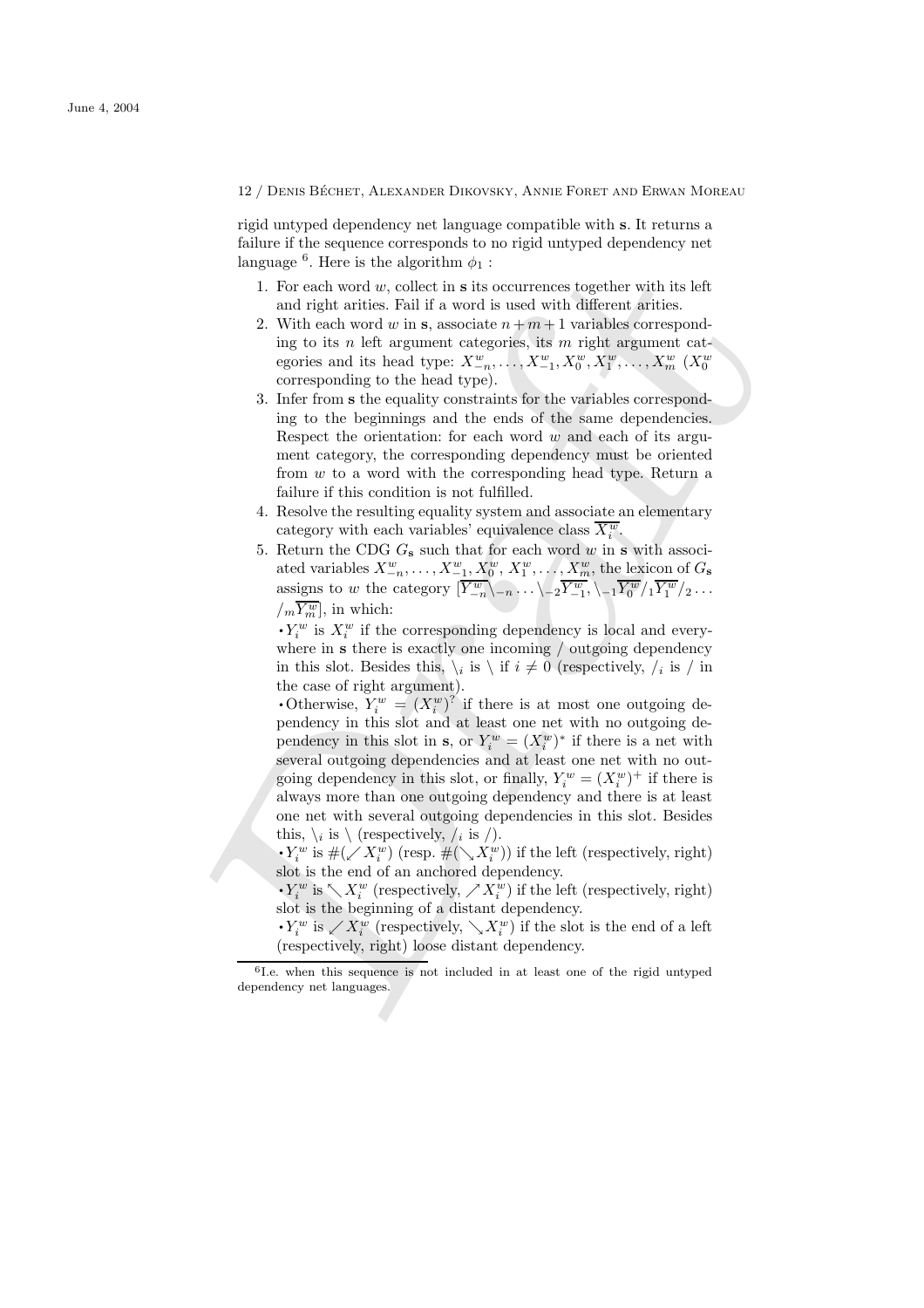#### **Theorem 20**  $\phi_1$  learns rigid untyped dependency net grammars.

 $\phi_1(s_1)$  and  $\phi_1(s_2)$  succeeds and  $\mathcal{U}/\mathcal{K}(\phi_1(s_1))$ . This is a subsequence of the fact that the equality system corresponding to s, it is a subset of the equality system corresponding to is a subset of the equal **Proof:**  $\phi_1$  is monotonic: if  $\mathbf{s}_1 \subseteq \mathbf{s}_2$  then  $\phi_1(\mathbf{s}_2)$  returns a failure or  $\phi_1(\mathbf{s}_1)$  and  $\phi_1(\mathbf{s}_2)$  succeeds and  $\mathcal{UNL}(\phi_1(\mathbf{s}_1)) \subseteq \mathcal{UNL}(\phi_1(\mathbf{s}_2))$ . This is a consequence of the fact that the equality system corresponding to  $s_1$ is a subset of the equality system corresponding to  $s_2$ . Let G be a rigid CDG and  $(N_i)_{i\in\mathbb{N}}$  be an infinite sequence of untyped dependency nets that enumerates  $\mathcal{UNL}(G)$ . For  $i \in N$ ,  $\phi_1(N_0, \ldots, N_i)$  does not return a failure because  $G$  is rigid so there exists a way to assign a unique type to each word in the untyped dependency nets of  $\mathcal{UNL}(G)$ . Because  $\phi_1$ is monotonic,  $(G_i = \phi_1(N_0, \ldots, N_i))_{i \in N}$  defines an infinite sequence of growing languages  $\mathcal{UNL}(G_0) \subseteq \mathcal{UNL}(G_1) \subseteq \cdots$ . The property of finite elasticity implies that this sequence must converge to a language  $L_{\infty}$ that must be (equal or) a superset of  $\mathcal{UNL}(G)$  since the sequence enumerates  $\mathcal{UNL}(G)$ . In fact, for  $i \in N$ , G verifies the equality system used by  $\phi_1$  with  $N_0, \ldots, N_i$  as input, so  $\mathcal{UNL}(\phi_1(N_0, \ldots, N_i)) \subseteq \mathcal{UNL}(G)$ . Thus, we also have  $L_{\infty} \subseteq \mathcal{UNL}(G)$  and the sequence of languages converges. Because if  $G_1$  and  $G_2$  are two grammars such that  $G_1 \subseteq G_2$  and  $\mathcal{UNL}(G_1) = \mathcal{UNL}(G_2)$  that are reduced with respect to  $\mathcal{UNL}(G_1) =$  $\mathcal{UNL}(G_2)$  then  $G_1 = G_2$ : the sequence of grammars converges.

# 1.6 k-valued CDGs without optional or iterative category are learnable from strings

We can define a finite-valued relation between the set of untyped dependency nets that are images of a  $k$ -valued CDG through  $\mathcal{L}$ . The class of rigid untyped dependency net languages having finite elasticity, we can apply Theorem 14 and see that k-valued CDGs without optional or iterative categories are learnable from strings. In fact, we define two relations and use Theorem 14 twice: first time from rigid untyped dependency net languages to rigid string languages, and the second time from rigid string languages to k-valued string languages.

Lemma 21 String languages of rigid CDG without optional or iterative categories have finite elasticity.

**Proof:** Given any string  $x = w_1 \dots w_n$ , the maximum number of dependencies drawn over x is  $2n - 2$ , because there is at most one local or distant dependency and one anchored dependency coming in each word (except the main word). Given any untyped dependency net and any node in this dependency net, all slots are connected to at least one dependency. Therefore there exists a finite number of untyped link dependency nets corresponding to a string  $x$ . The class of rigid untyped link dependency nets has finite elasticity, so by theorem 14 the class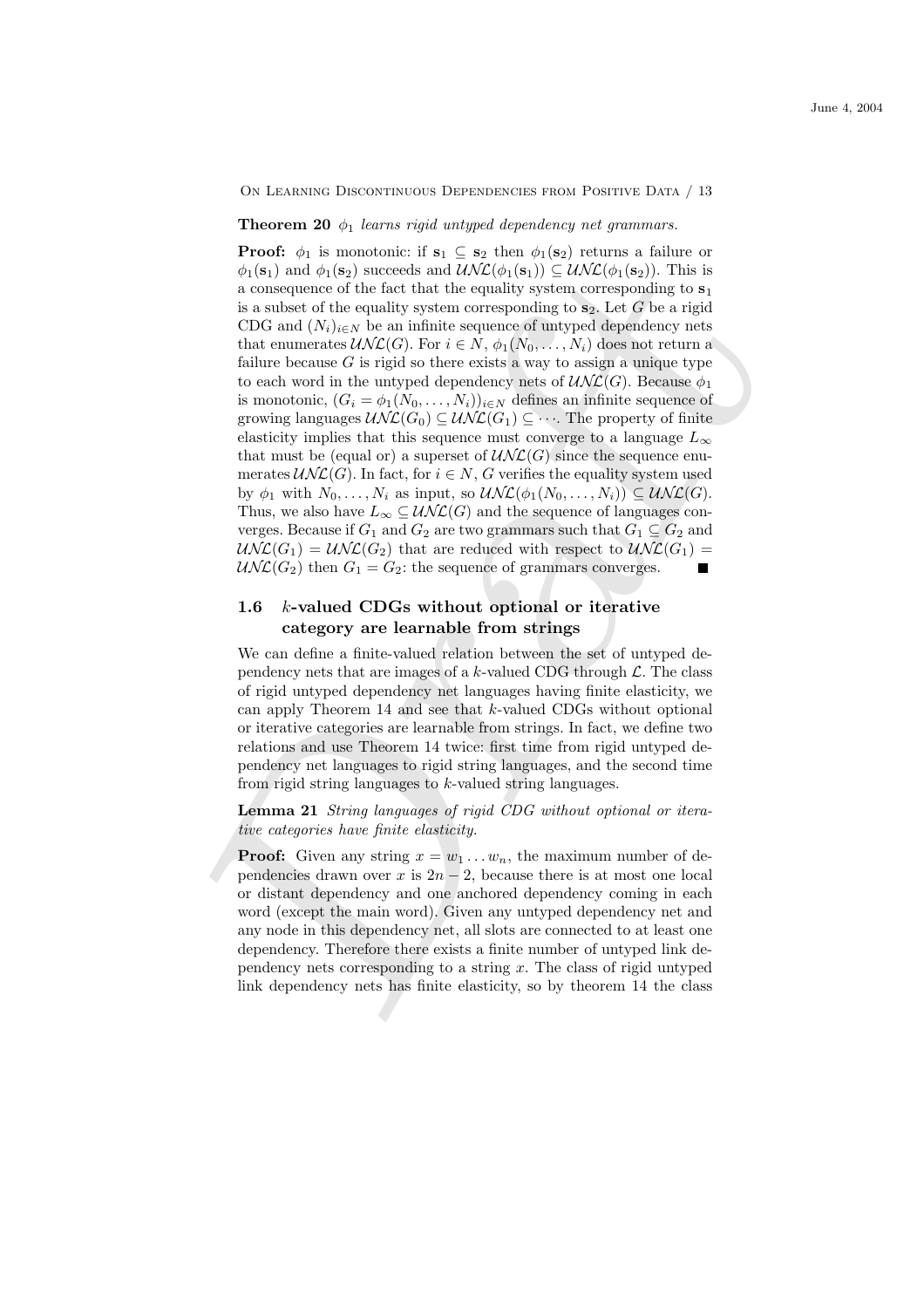of rigid CDG string languages without optional or iterative categories also has finite elasticity.

**Lemma 22**  $k$ -valued CDGs without optional or iterative category have finite elasticity.

Proof: This is very standard. The finite-valued relation associates kvalued CDG over W and rigid CDG over  $W \times \{1, \ldots, k\}$ . A rigid CDG over  $W \times \{1, \ldots, k\}$  corresponds to the k-valued CDG where the types associated to  $(a, 1), \ldots, (a, k)$  are merged into the same entry for a.

#### 1.7 Conclusion and perspectives

We have proved that a class of rigid and  $k$ -valued non-projective  $\overline{\text{DGs}}$ has finite elasticity and so is learnable from strings and we have obtained some unlearnability results, as summarized below.

| $\gamma$ lass | Learnable<br>from strings | Finite elasticity<br>on strings | Finite elasticity<br>on structures | Finite-valued<br>relation |
|---------------|---------------------------|---------------------------------|------------------------------------|---------------------------|
| $A^*$         | no                        | no                              | yes                                | $\mathbf{n}\mathbf{o}$    |
|               | no                        | $\mathbf{n}\mathbf{o}$          | ves                                | $\mathbf{n}$              |
|               | yes                       | ves                             | ves                                | ves                       |

Lemma 22 *k*-tabled *CDGs* without optional or iterative category have<br>
Lemma 22 *k*-tabled CDG over  $W \times \{1, ..., k\}$  corresponds to the k-valued relation associates *k*-<br>
valued CDG over  $W \times \{1, ..., k\}$  corresponds to the k-v The positive results may be compared to other learnability results in the same domain in particular in the field of k-valued categorial grammars. For instance, Kanazawa's positive result on classical categorial grammars corresponds to the learnability of the subclass of projective CDGs. On the other hand, some more complex but rather close systems like rigid Lambek calculus or pregroups have been proved to be not learnable from strings Foret and Le Nir (2002a,b). One of possible reasons of this effect might be that - in contrast with the CDGs - in these classes of grammars, reasoning from strings, one can not bound the number of "interactions" (axiom links in terms of proof nets) between two words. This remark may lead to other learnable classes of logical categorial grammars laying between classical categorial grammars and Lambek calculus.

## References

- Bechet, Denis. 2003. k-valued link grammars are learnable from strings. In Proccedings of the 8th conference on Formal Grammar (FGVienna).
- Besombes, Jérôme and Jean-Yves Marion. 2001. Identification of reversible dependency tree languages. In L. Popelínský and M. Nepil, eds., Proceedings of the 3d Workshop on Learning Language in Logic, pages 11–22. Strasbourg, France.
- Buszkowski, Wojciech and Gerald Penn. 1989. Categorial grammars determined from linguistic data by unification. Tech. Rep. TR-89-05, Department of Computer Science, University of Chicago.